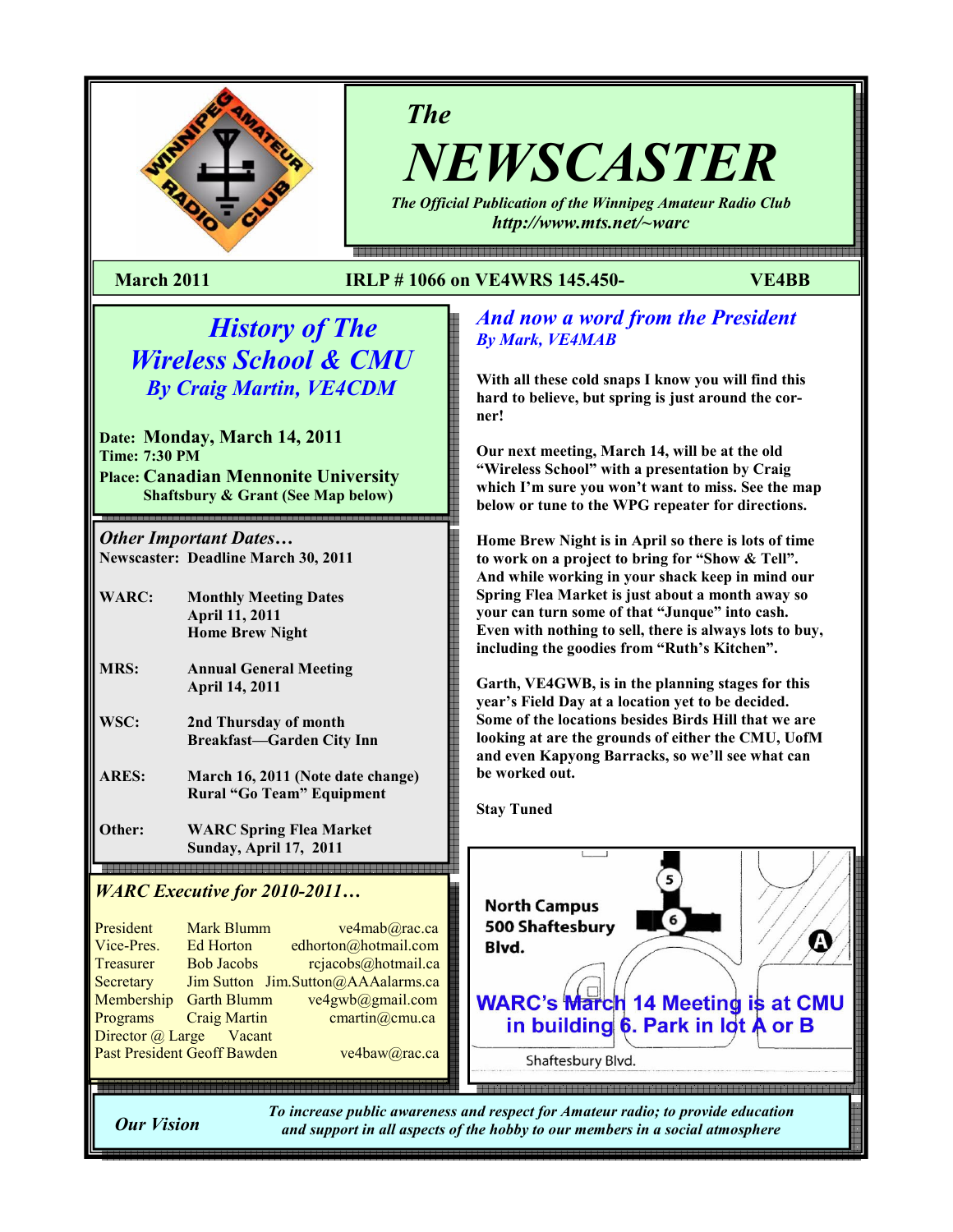## **WARC Meeting Minutes,** February 14, 2011 Taken by Garth, VE4GWB

7:30 Call to order  $\omega$  1935hrs 48 in attendance

#### Introductions –

2

VE4DAR welcomed new ham Ernie VE4EOG, round of applause for the ladies

## Secretary' Report -

Not available

#### Treasurers Report -

TD account \$4057.39 outstanding internet account leaving \$4003.92, Assiniboine account \$3129.30 Cheque written to MRS for \$2335.90 that covers WARC's portion of the storage container. Leaving \$790 in the Assiniboine account

#### Programs -

Tonight VE4DWG on D-STAR. Next month will be a field trip to the Canadian Mennonite University with the history of the north campus. April will be Home Brew night, Between May & June, Power Pole Party and ???

### Flea Market -

Dick VE4HK announced Flea Market on April 17<sup>th</sup> at Heritage Victoria Community Club. Doors open 0930 for eyeball QSO's. Vendors 0945. Buyers 1030. 4 Tables left. Admission \$3.00. Small change preferred at the door. Talk-in on VE4WPG repeater. Door prize \$100 and \$50. ARES has silent auction. Parking not allowed on Sturgeon Rd

### Field Day -

Looking into various locations for the 2011 Field Fay, between CMU or Kapyong Barracks. Garth VE4GWB will be organizing.

#### ARES -

VE4MBQ spoke on flood preparations and the upcoming Manitoba Marathon on Fathers Day June  $19^{\text{th}}$ , currently have 48 signed up and need about 30 more volunteers. VE4SE asked if the EOC had been moved yet, not till 2012 Currently still in basement of council bldg.

#### Minutes-

Minutes from last month approved, VE4GWN motioned, VE4HK seconded.

#### RAC –

2 VE4HAY talking about possible changes with mem-

bership categories changing, adding youth category, family membership changes. Looking at TCA going electronic in some form as well as paper version. VE4MBQ enquired on family members appearing on the members search and RAC working on looking into why not showing up. RAC also getting out of online store. ARES products purchased as needed.

Derek also brought a \$25 gift certificate to RAC as a door prize for a RAC member. Betty VE4BTY, Ruth VE4XYL, Sue VE4SYM, Rosi VE4YYL received flowers from Derek.

### DX Report-

VE4VZ 10m open sunrise to noon for Trans Atlantic traffic/North American and in afternoon into North/ South America, Caribbean. 15/20m spotty. 40 some activity all day. 80 usual night traffic, more am on 80/160 band

#### Door prize –

Electric screwdriver won by VE4SE Flashlight won by VE4RHW RAC certificate won by VE4GZ

#### Good and Welfare -

David VE4DAR has 2 study books from the last class, one is Basic Study Guide 8 and the other is the Ham Study book.

Dario spoke on My  $1<sup>st</sup>$  QSO. A event taking place at the U of M on Monday Feb 21, 2011. Where new hams from the class will be paired with seasoned hams using the UMR repeater and simplex.

Dick VE4HK reminded everyone that the MRS AGM will be Thursday April 14<sup>th</sup> at 7pm, Norberry Glenlea Community Club. If you want to run for office on MRS get in touch of VE4HK ASAP

Excellent presentation by VE4DWG on D-STAR wit discussion afterwards.

Moved to adjourn VE4GWN seconded VE4VZ

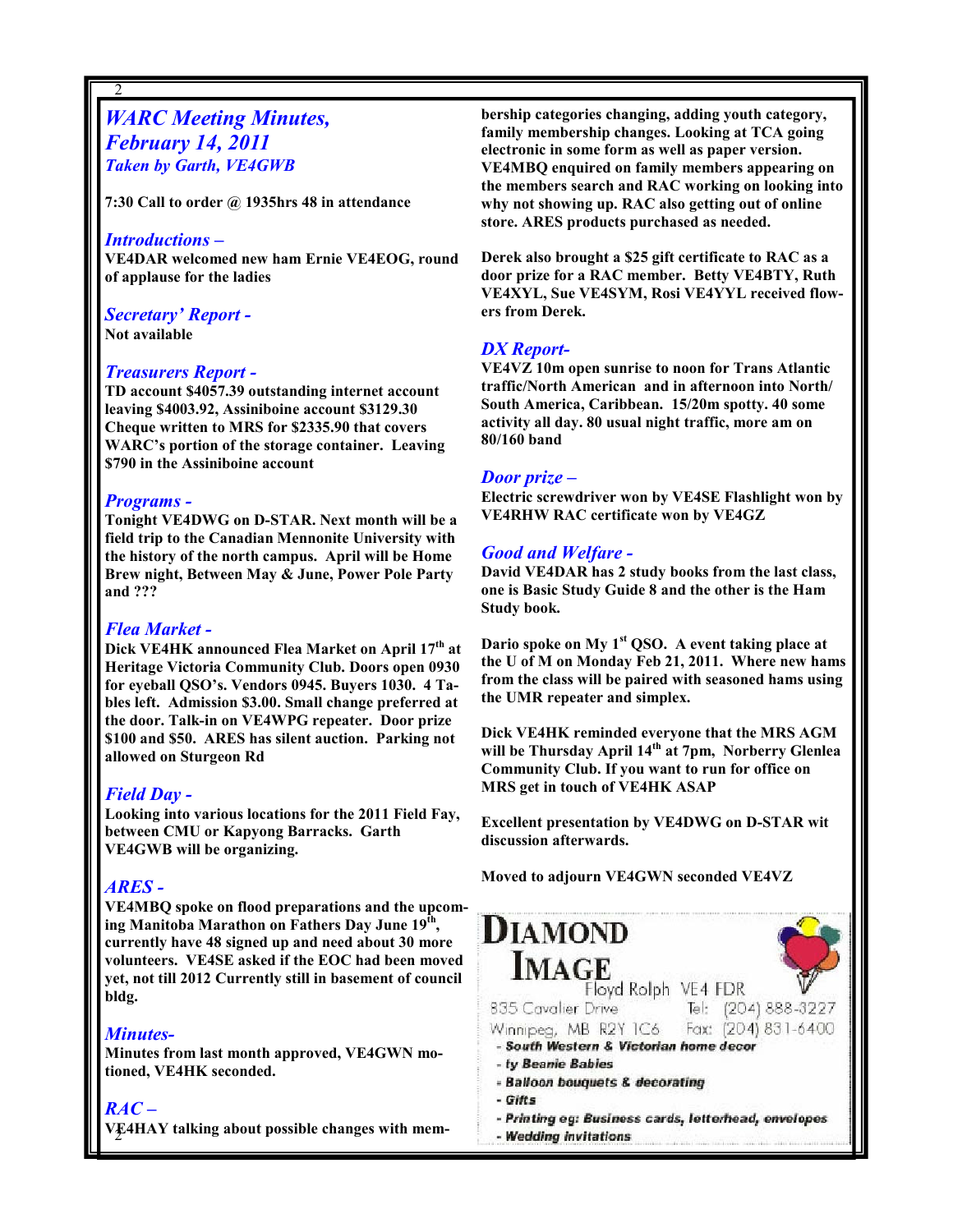### The "D-RAFFLE"

3

On Monday March 14, 2011 WARC will begin raffling off A Icom IC80AD hand-held digital transceiver. Tickets can be purchased from Garth, VE4GWB or one of the executives at the meeting or as you run into them at coffee etc.

Tickets are also available at Micro-Hightech Communications @ 197 Leila Ave, who graciously donated the radio. Tickets will be sold for \$5.00 each or 3 for **S10.00.** Thank you in advance for participating and *New National Affiliated Club Coordinator Ap*good luck in the contest.

Draw to be held at the WARC Spring Flea Market !!

Winnipeg Amateur Radio Club Lottery Licence # MGCC 5179-RF

> Winnipeg Amateur Radio Club Spring Flea Market

Sunday April 17, 2011 Heritage Victoria Community Club 950 Sturgeon Road, Winnipeg, MB (2 Blocks north of Ness Avenue)

> CASH Door Prizes 1st Prize - \$ 100 2nd Prize - \$ 50 (Must be present to win)

Admission \$3.00 Doors open for coffee and socializing 9:30 am Vendor Setup 9:45 am-10:30 am Doors open for buyers 10:30 am-noon Prize Draws—11:30 am

Fill your pockets with loonies and toonies for the Winnipeg Ares silent auction.

Don't stop enroute at Timmies, or the golden arches or other coffee places. Ruth's kitchen will have the best coffee and muffins in North America. Enjoy an eyeball QSO before the buying frenzy begins!

 Tables: \$5.00 each for WARC members Commercial & non WARC members \$10.00

For Tables—Contact Ruth Mills VE4XYL by e-mail at ve4se@mts.net or call 204-837-6915

3 3143 To volunteer or for info—Contact Dick Maguire VE4HK by e-mail at ve4hk@rac.ca or call 204-256Download it, fill it out, and submit it as an attachment to Jeff, VE4MBQ at: ve4mbq@mts.net

News From The Net

RAC Bulletin 2011 002E : pointed: Robert Critch VE3QTH joins RAC Team 2011-02-01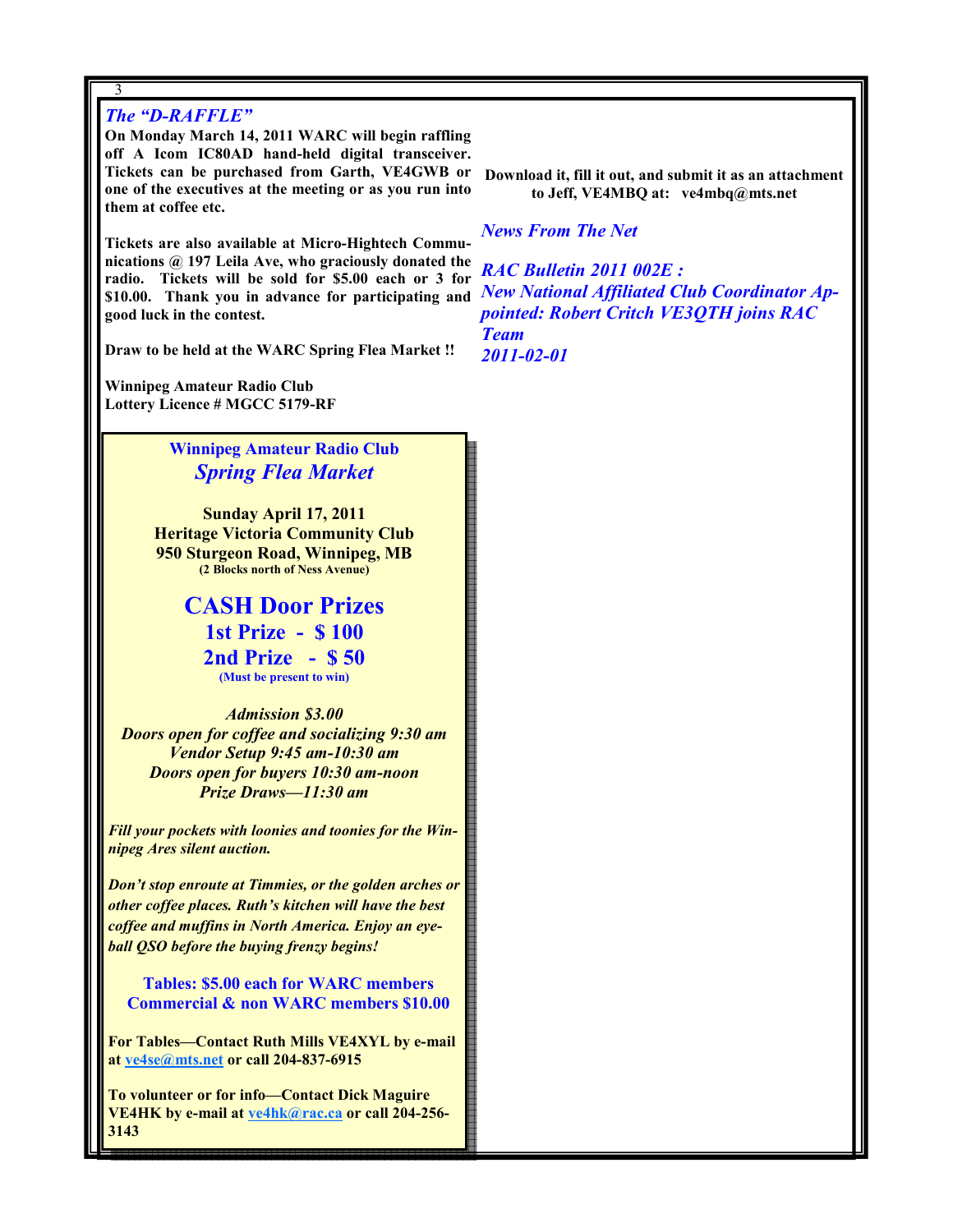### **WPGARES** By Jeff, VE4MBQ Emergency Coordinator

4

Winnipeg ARES meetings have moved to the  $3<sup>rd</sup>$ Wednesday of the month thru May due to the library expanding an internal program.

Our February General Meeting featured City of Winnipeg Emergency Preparedness Coordinator Randy Hull who gave us an excellent, detailed briefing on Possible Flood Operations – much appreciated since Randy was working on a response plan for an evolving situation at the time of our meeting. We have several scenarios to be prepared for by the end of March. Thanks to Richard VE4KAZ for suggesting that our Mobile Radio Kits be thoroughly checked – I found two surprises that I would not have appreciated finding during an operation. Our HTs are in pretty good shape – I observed one bad pack when getting the HTs ready for the UMARS Seminar – that pack has already been rebuilt.

If we do get involved in Winnipeg-based operations Amateurs should expect a brief announcement at 1800h on VE4WPG (alt VE4CNR) outlining the next day's plan and canvassing for Volunteer Operators. I am not planning to register any new Winnipeg ARES members until Flood Operations conclude or it becomes clear that they will not be required. Non-ARES members can help us on the front-lines, just not likely inside any Operations Centres or Command Posts due to credentialing reasons.

Fifteen Winnipeg ARES members along with several other Amateur operators participated in a seminar MON 21 FEB with newly certified Amateurs belonging to the University of Manitoba Amateur Radio Society (UMARS). UMARS President Dario Schor VE4SCH and his team did a great job in putting the session together. Derek Hay VE4HAY gave a very good presentation to the group explaining how repeaters work and what new users ought to know. Although we had 11 Winnipeg ARES-owned HTs on hand only three were required to be loaned out for the afternoon. Winnipeg ARES members who participated were VE4s:

> HAY, GKS, RCJ, SIG, BN, GWN, YYL, EWN, JAH, CDM, TNT, SE, HK, HAZ and MBQ.

4 they can offer the University's Disaster Management Hopefully Dario will have an article in this newsletter but if not there is some event information posted at: http://sites.ieee.org/winnipeg/2011/02/02/my-first-qsl/ Personally I am hoping that the new UMARS members are able to get organized & equipped such that

Director an ARES-like group for the Fort Garry Campus.

Susan VE4SYM recently advised that Radio Gear Harnesses from Nifty Ham Accessories had arrived and that she would be contacting purchasers. The ARES Vests that were recently ordered are also ready for distribution and there are a few more still available for \$30 each.

Our next General Meeting is WED 16 MAR, 1900h at Sir Wm Stephenson Library 765 Keewatin Street. Kent VE4KEH will be giving us a presentation on "Equipment Considerations for Rural GO Teams".

I am negotiating with a few PASPC staffers regarding CANWARN Spotter Training – we will likely put that training off until late May. In future years we should get Spotter Training done by mid-MAR to avoid possible flood operations.

### Manitoba Marathon By Jeff, VE4MBQ

Recruiting has gone very well in the past month. At this point we only need approximately 10 more Amateur Radio operators including 3 on stand-by unless needed. For those stand-by operators we are looking for an operator:

South of the Assiniboine – living in Fort Rouge/River Heights/Fort Garry North of the Assiniboine – living in Down town/West End/St James East of the Red – living in St Boniface/St Vital.

In other words we don't want the stand-by operators to have to cross a bridge in case they are called upon by Net Control to cover a suddenly open assignment.

The Volunteer Registration form is available for download from both the WARC and Winnipeg ARES web-sites. Please download it, fill it out and e-mail back to me.

Manitoba Marathon Volunteer form is available at http://www.mts.net/~warc/VE4-Volunteer-2011.doc

# What have you done to "promote amateur radio this week"

That line we credit to an old News stalwart, Peter Parker with using in his old VK1 and VK3 casts many years ago and it still stands true -WIA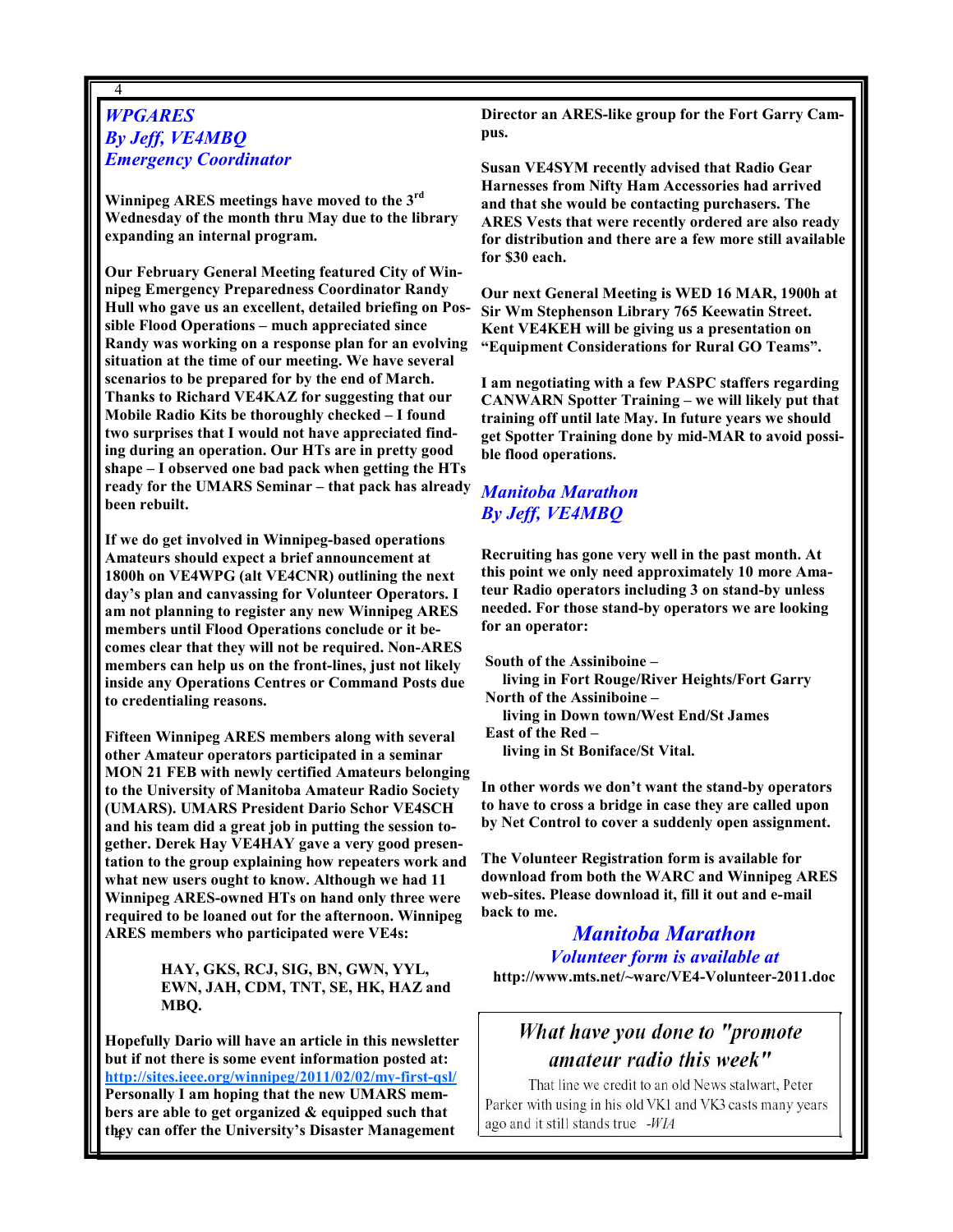| 5                                                                                     |                                                                     |
|---------------------------------------------------------------------------------------|---------------------------------------------------------------------|
| <b>Contest Calendar</b>                                                               | <b>Russian DX Contest</b>                                           |
|                                                                                       | 1200Z, Mar 19 to 1200Z, Mar 20                                      |
| <b>Extracted From</b><br>http://www.hornucopia.com/contestcal/                        |                                                                     |
|                                                                                       | <b>Oklahoma QSO Party</b>                                           |
|                                                                                       | 1300Z, Mar 19 to 0200Z, Mar 20                                      |
| <b>AGCW YL-CW Party</b><br>1900Z-2100Z, Mar 1                                         | and 1300Z-1900Z, Mar 20                                             |
| 0200Z-0330Z, Mar 2<br><b>QRP Fox Hunt</b>                                             | <b>AGCW VHF/UHF Contest</b>                                         |
| <b>QRP Fox Hunt</b><br>0200Z-0330Z, Mar 4                                             | 1400Z-1659Z, Mar 19 (144)                                           |
| 0300Z-0400Z, Mar 4<br><b>NCCC Sprint</b>                                              | and 1700Z-1759Z, Mar 19 (432)                                       |
| <b>ARRL Inter. DX Contest, SSB</b><br>0000Z, Mar 5                                    | <b>North Dakota QSO Party</b>                                       |
| to 2400Z, Mar 6                                                                       | 1800Z, Mar 19 to 1800Z, Mar 20<br><b>Virginia QSO Party</b>         |
| Wake-Up! QRP Sprint<br>0600Z-0629Z, Mar 5                                             | 1800Z, Mar 19 to 0100Z, Mar 21                                      |
| and 0630Z-0659Z, Mar 5                                                                | <b>UBA Spring Contest, 6m</b><br>0700Z-1100Z, Mar 20                |
| and 0700Z-0729Z, Mar 5                                                                | <b>SKCC Sprint</b><br>0000Z-0200Z, Mar 23                           |
| and 0730Z-0800Z, Mar 5                                                                | <b>RSGB 80m Club Championship, SSB</b>                              |
| <b>Open Ukraine RTTY Championship</b>                                                 | 2000Z-2130Z, Mar 24                                                 |
| 2000Z-2159Z, Mar 5 (Low Band)                                                         | <b>CQ WW WPX Contest, SSB</b>                                       |
| and 2200Z-2359Z, Mar 5 (Low Band)                                                     | 0000Z, Mar 26 to 2400Z, Mar 27                                      |
| and 0800Z-1159Z, Mar 6 (High Band)                                                    | <b>UBA Spring Contest, 2m</b><br>0600Z-1000Z, Mar 27                |
| DARC 10-Meter Digital Contest 1100Z-1700Z, Mar 6                                      | <b>QRP Homebrewer Sprint</b><br>0000Z-0400Z, Mar 28                 |
| <b>SARL Hamnet 40m Simulated Emerg Contest</b>                                        |                                                                     |
| 1200Z-1400Z, Mar 6                                                                    | <b>More Contest Info</b>                                            |
| RSGB 80m Club Championship, Data2                                                     |                                                                     |
| 000Z-2130Z, Mar 7<br>0200Z-0400Z, Mar 8                                               | March 19-20, 2011 is the ND QSO Party Contest. Con-                 |
| <b>ARS Spartan Sprint</b><br><b>QRP Fox Hunt</b><br>0200Z-0330Z, Mar 9                | test rules to be released the $1st$ week of February 2011.          |
| <b>CWops Mini-CWT Test</b><br>1100Z-1200Z, Mar 9                                      | They have changed a little. Go to www.w0nd.com for                  |
| and 1900Z-2000Z, Mar 9                                                                | updates.                                                            |
| and 0300Z-0400Z, Mar 10                                                               |                                                                     |
| <b>AWA John Rollins Memorial DX Contest</b>                                           | <b>Good Luck In The Contest!</b>                                    |
| 2300Z, Mar 9 to 2300Z, Mar 10                                                         |                                                                     |
| and 2300Z, Mar 12 to 2300Z, Mar 13                                                    |                                                                     |
| 0200Z-0330Z, Mar 11<br><b>QRP Fox Hunt</b>                                            |                                                                     |
| <b>AGCW QRP Contest</b><br>1400Z-2000Z, Mar 12                                        | DE CARE CARE                                                        |
| <b>ARCI HF Grid Square Sprint</b><br>1500Z-1800Z, Mar 12                              | <b>Amateur Radio Service Centre</b>                                 |
| <b>EA PSK31 Contest</b><br>1600Z, Mar 13 to 1600Z, Mar 14                             | <b>Industry Canada</b>                                              |
| 1900Z, Mar 12 to 1900Z, Mar 13<br><b>Idaho QSO Party</b>                              | ó                                                                   |
| North American Sprint, RTTY 0000Z-0400Z, Mar 13                                       | P.O. Box 9654, Postal Station T                                     |
| <b>SKCC Weekend Sprint</b><br>0000Z-2400Z, Mar 13                                     | Ottawa, Ontario, K1G6K9                                             |
| <b>UBA Spring Contest, CW</b><br>0700Z-1100Z, Mar 13                                  | Telephone: (613) 780-3333                                           |
| Wisconsin QSO Party 1800Z, Mar 13 to 0100Z, Mar 14                                    | Toll free: (888) 780-3333                                           |
| <b>NAQCC-EU Monthly Sprint</b><br>1800Z-2000Z, Mar 14                                 | こうきんこうか<br>Fax: (613) 998-5919<br>E-mail: spectrum.amateur@ic.gc.ca |
| CLARA HF Contest 1700Z, Mar 15 to 1700Z, Mar 16<br>and 1700Z, Mar 19 to 1700Z, Mar 20 | http://strategis.ic.gc.ca/epic/internet/insmt-gst.nsf/en            |
| <b>QRP Fox Hunt</b><br>0100Z-0230Z, Mar 16                                            | /h_sf01709e.html                                                    |
| RSGB 80m Club Championship, CW                                                        |                                                                     |
| 2000Z-2130Z, Mar 16                                                                   | <b>IRLP</b> Node 1066                                               |
| <b>NAQCC Straight Key/Bug Sprint</b>                                                  | 145.450 MHz -600 KHz                                                |
| 0030Z-0230Z, Mar 17                                                                   | (VE4WRS)                                                            |
| <b>QRP Fox Hunt</b><br>0100Z-0230Z, Mar 18                                            |                                                                     |
| <b>SARL VHF/UHF Analogue Contest</b>                                                  | Comments or if you just want to reach us :                          |
| 1600Z, Mar 18 to 1000Z, Mar 20                                                        | 2000000000<br>Winnipeg Amateur Radio Club                           |
| 0001Z-2359Z, Mar 19<br>10-10 Int. Mobile Contest                                      | <b>C/O VE4WSC</b>                                                   |
| <b>BARTG HF RTTY Contest</b>                                                          | 598 St Mary's Road                                                  |
| 0200Z, Mar 19 to 0200Z, Mar 21                                                        |                                                                     |
| 1200-1400 local, Mar 19<br><b>Feld Hell Sprint</b>                                    | Winnipeg, MB R2M 3L5                                                |
| 5                                                                                     |                                                                     |
|                                                                                       |                                                                     |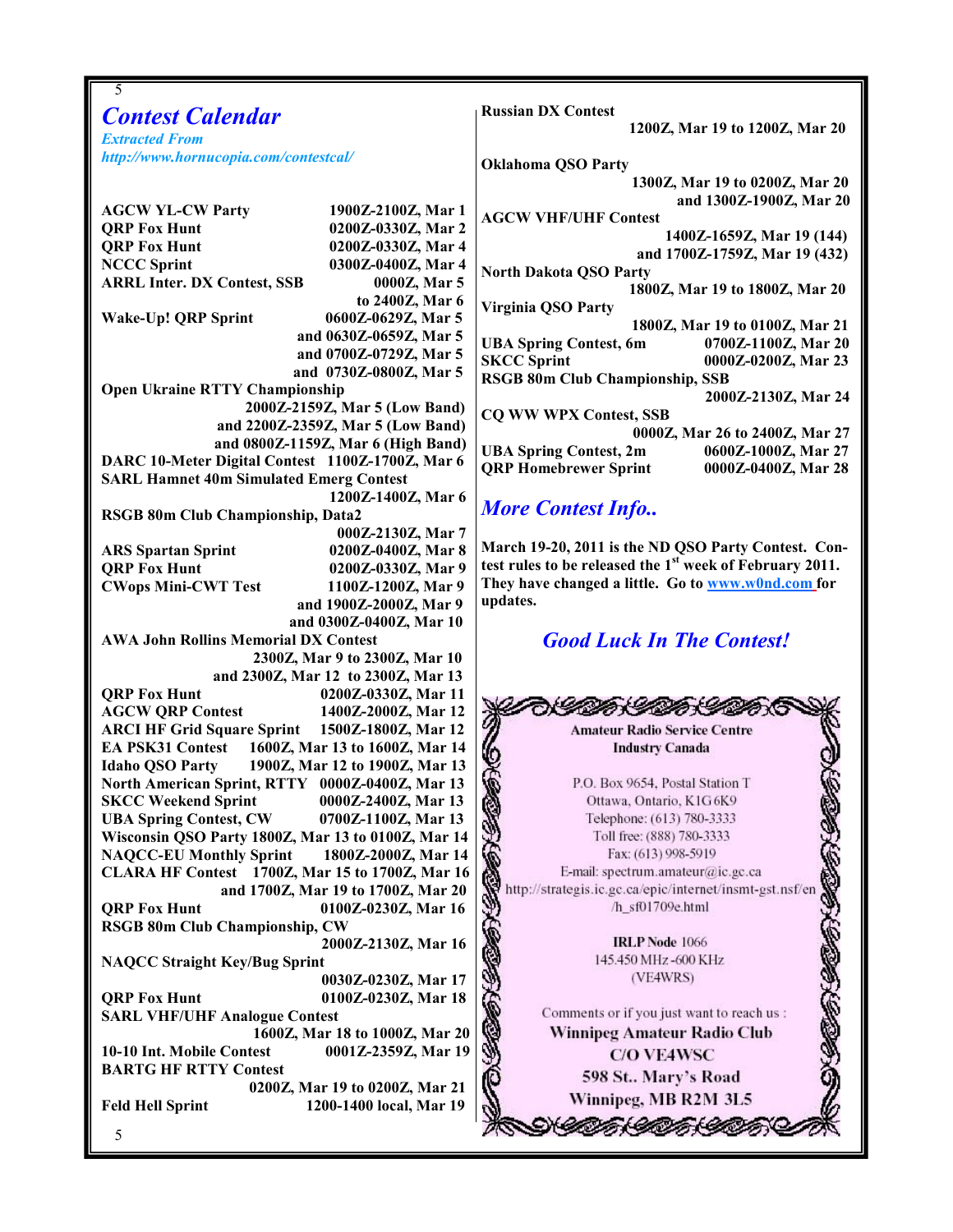## News From The Net

6

RAC Bulletin 2011 0005E Results of the 2010 IARU HF World Championship. 2011-03-04

The results links are available at: http://www.iaru.org/ contest.html

Thanks to Dave Sumner, K1ZZ for the information.

Forwarded by: Daniel A. Lamoureux, VE2KA Vice-President International Affairs - Radio Amateurs of Canada

### RAC Bulletin 2011-004E - Request for Information, Interference from Plasma Television Sets. 2011-02-24

According to members of the Niagara Peninsula Amateur Radio Club, noise and signals originating from Plasma Screen digital television set are causing considerable interference to their HF activities and have asked RAC for help. Complaints of this nature require specific and detailed information before RAC can consider taking this matter to Industry Canada.

To gather this information, RAC invites its members that own a Plasma Screen television to report their experiences of interference from such products. Specifically, reports should describe the make and model of TV, a description of their HF station and antenna system and the exact nature of the interference (what bands, what sound etc).

Remedies should also be tried and reported such as using ferrite chokes on power lines cords and signal cables if interference is detected. Amateurs with advanced instrumentation such as spectrum analyzers and calibrated antennas should measure signal intensity levels at given distances; these measurements will add credibility to our investigation.

We also want to know from amateurs that can attest that operation of their own plasma TV causes no noticeable interference to their amateur radio operations. All digital domestic equipment, including Plasma and LCD television sets must comply with Industry Canada standard ICES 003 (interference causing equipment standard for digital equipment) to be marketed in Canada. Alternately, TV sets with tuners may be certified under Industry Canada BETS 7 standard. Please indi-

6

cate in any report submitted that a label on the TV or notation in the manual indicates it is indeed certificated and compliant under current issues of ICES 003 and/or the BETS 7 standards.

Send reports to Norm Rashleigh, VE3LC, VP Industrial Liaison, ve3lc@rac.ca

Norm Rashleigh, VE3LC VP Industrial Liaison - RAC

### http://www.rac.ca

Support the Organization that Supports YOU! Join RAC Today!



Submitted by Derek, VE4HAY Extracted from the ..North Dakota ARRL Section News for December 2010.

If you've been around ham radio for even a year or two, you've no doubt heard or participated in the debate as to whether or not ham radio is dying.

Recently, this was a topic of discussion on the ARRL PR mailing list. Allen, W1AGP, the ARRL's Media & PR Manager, generated a chart to show that ham radio is NOT dying.

It showed the number of licensees in the U.S. every year from 2005 to 2009:

> 2005 - 661,000 2006 - 655,000 2007 - 655,000 2008 - 662,000 2009 - 681,000 2010 - 694,000

So Ham Radio is GROWING, not dying!

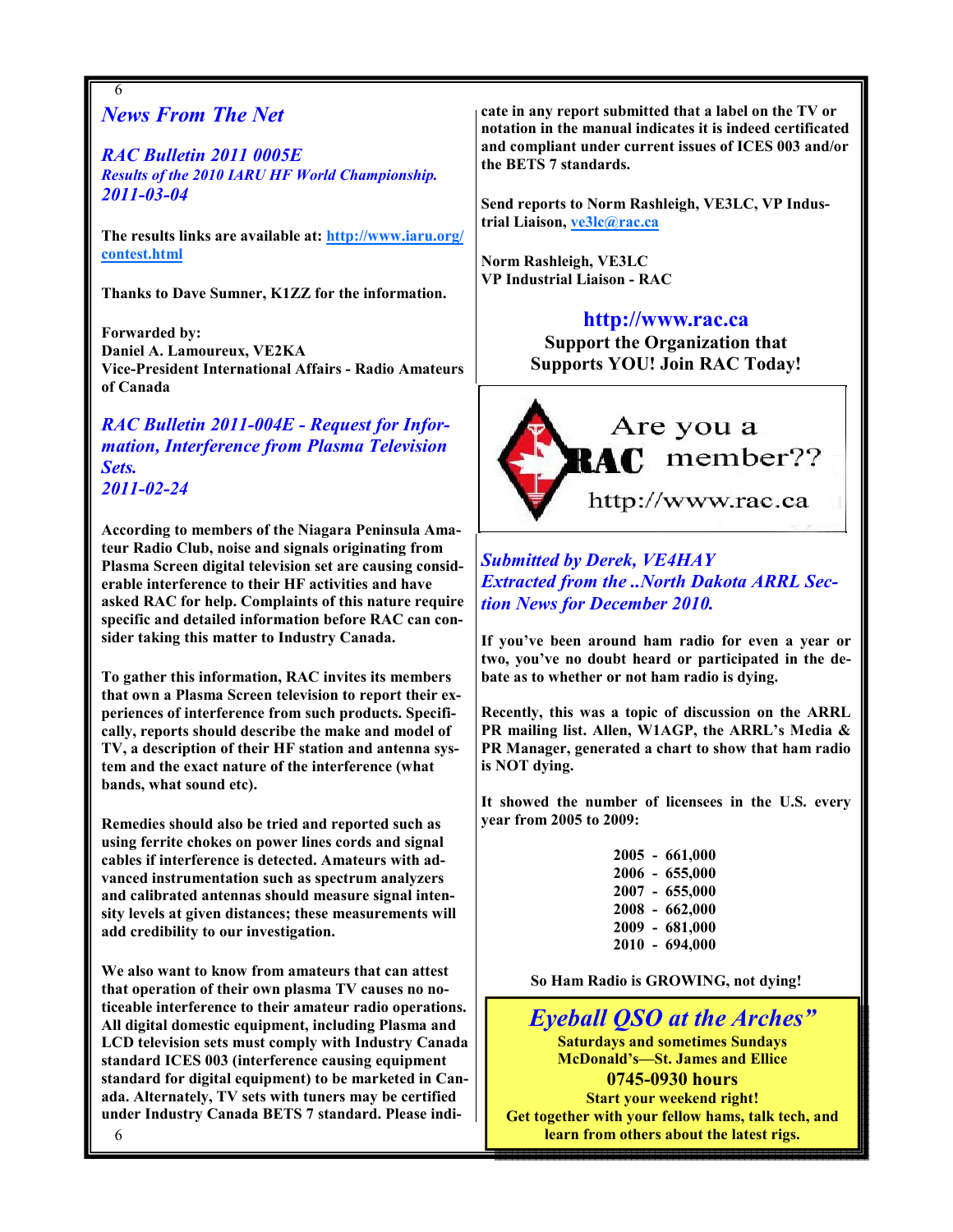

### A Look back at "My 1st QSL"

On Monday, February 21, 2011, the University of Manitoba Amateur Radio Society (UMARS) hosted 33 students and WARC members for "My 1st QSL". The event introduced many new hams to the real practical aspects of amateur radio and help students overcome the jitters of pushing the PTT switch during their first QSL.



The afternoon began with a keynote presentation from Derek Hay, VE4HAY on communication protocols and repeaters, followed by a short introduction to handheld radios by Jeff Dovyak, VE4MBQ. Then, the mentors from the Winnipeg Amateur Radio Club were paired with students from the University of Manitoba or Shaftesbury High School for a hands-on exercise. The mentors guided the students through their first QSL using simplex communication and then experimenting using the VE4UMR repeater.



A special thank you to Dr. Witold Kinsner, VE4WK, Alan Thoren, VE4YZ, Jeff Dovyak, VE4MBQ, Derek Hay, VE4HAY, and Mark Blumm, VE4MAB for their assistance in making this event possible.

UMARS would like to thank all the mentors for sharing their time, knowledge, and radios with the students. The event could not have been possible without your help. The enthusiasm, theoretical, and practical experience shared by all the mentors has inspired many students to get more involved in the world of amateur radio.



UMARS hopes to make this an annual event open to all new hams in Winnipeg. Plans are already underway to improve the hands-on exercise by providing more structure and goals for all the student-mentor pairs to achieve during the allotted time.

The more realistic goals will require each group to make 3 contacts on simplex at predetermined times (thus reducing the traffic on certain frequencies), 3 contacts using a repeater by monitoring who else is on the line, and to check-in to a net organized for the event.

For more pictures from the event, please visit…

#### http://winnipeg.ieee.ca/my-first-qsl.

Sincerely, Dario Schor, VE4SCH dario schor@umanitoba.ca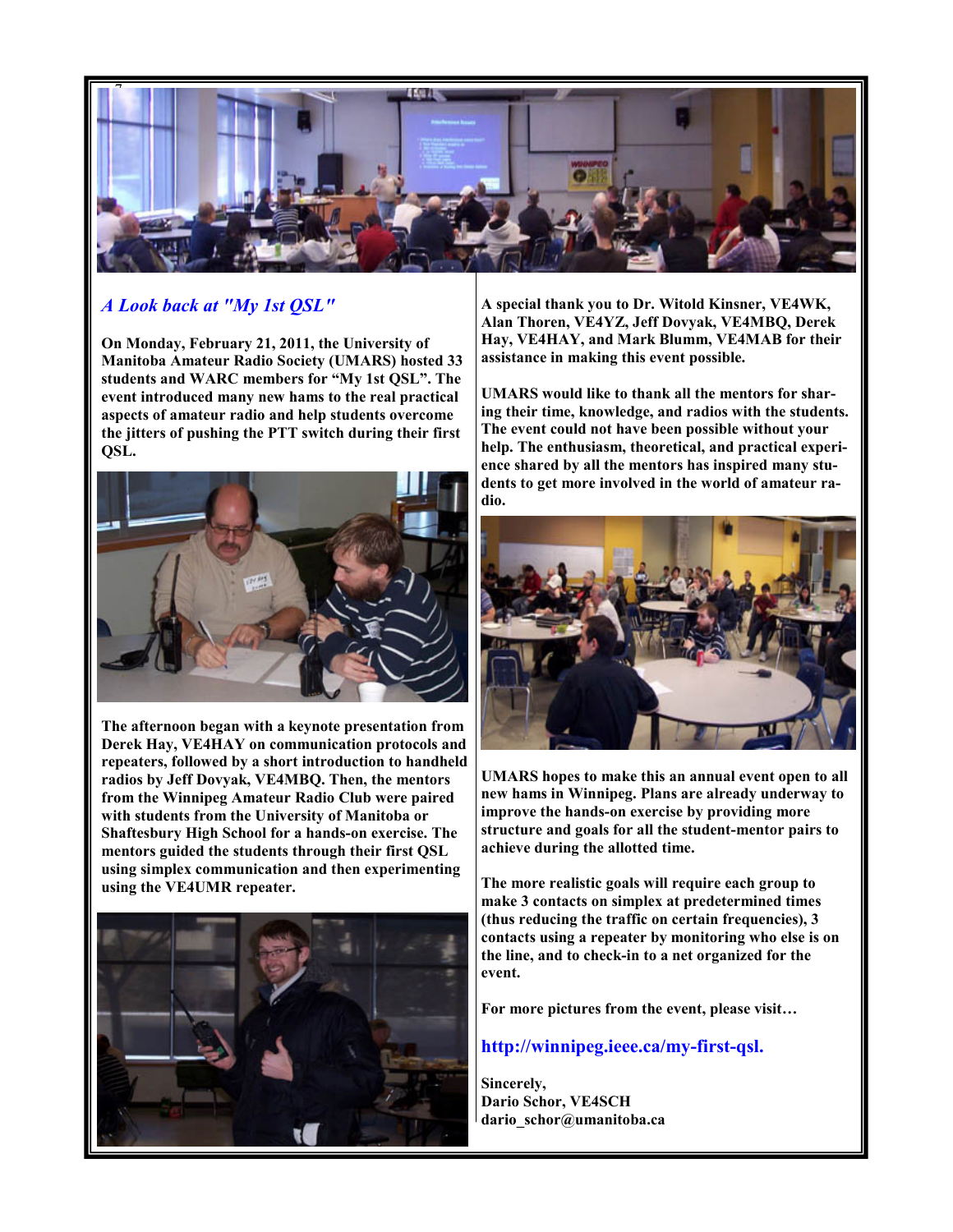## D-Star Is On The Air In Winnipeg !!!

8

D-Star mobile and handheld Amateur radios are available from your Winnipeg ICOM Dealer…

Micro-HighTech Communications Ltd. 197 Leila Avenue, Winnipeg, MB 204-783-1885 Contact George Hill, VE4GDH

Visit Icom on the web.. http://www.icomcanada.com/products/ amateur/amateur.html

# Come See Us At our New Location

Hey! How'd you get your Call Sign on the back of your hat? By Jim Sutton, VE4SIG

A number of people have commented on my Call Sign that is embroidered on my hat so I'll tell you how I did it.

It's actually a military nametape that you stick on your uniform. Normally it has your last name on it but you can custom order them with anything on them from CPGear in Fredericton..

#### http://www.cpgear.com/StoreBox/embr/1028\_0.htm

It comes with a Velcro on the back (the hook type) so all you have to do is sew (or glue for those of us not proficient with a needle an thread ) a matching piece of fuzzy Velcro to whatever you want to stick it to (in addition to the one on my hat I've got another stuck on my ARES Bug-Out Bag) . Being Velcro you can pull them off and move them to something else if needed (weather too cold for a ball cap – stick it on you toque?)

They do a wide variety of custom patches and even accommodate "out of band" requests (I order my tapes in tan (they call it Coyote Brown) which is normally only embroidered with a slightly darker tan thread but I asked if mine could be done with black thread to make it a little more readable and they happily did this).

Jim, VE4SIG

### Blast From The Past Photos by Derek, VE4HAY

Sputnik 1 was the first Earth orbiting artificial satellite to be launched on October 4, 1957 that ultimately began the "Space Race".



Derek submitted these photos of the Sputnik Exhibit at the museum…



For more info visit ... http://en.wikipedia.org/wiki/Sputnik\_1

> Don't Forget WARC's April 11 meeting is... HOME BREW NIGHT

Bring along your projects for "Show & Tell" and if it's wayyyy to big, bring along a picture!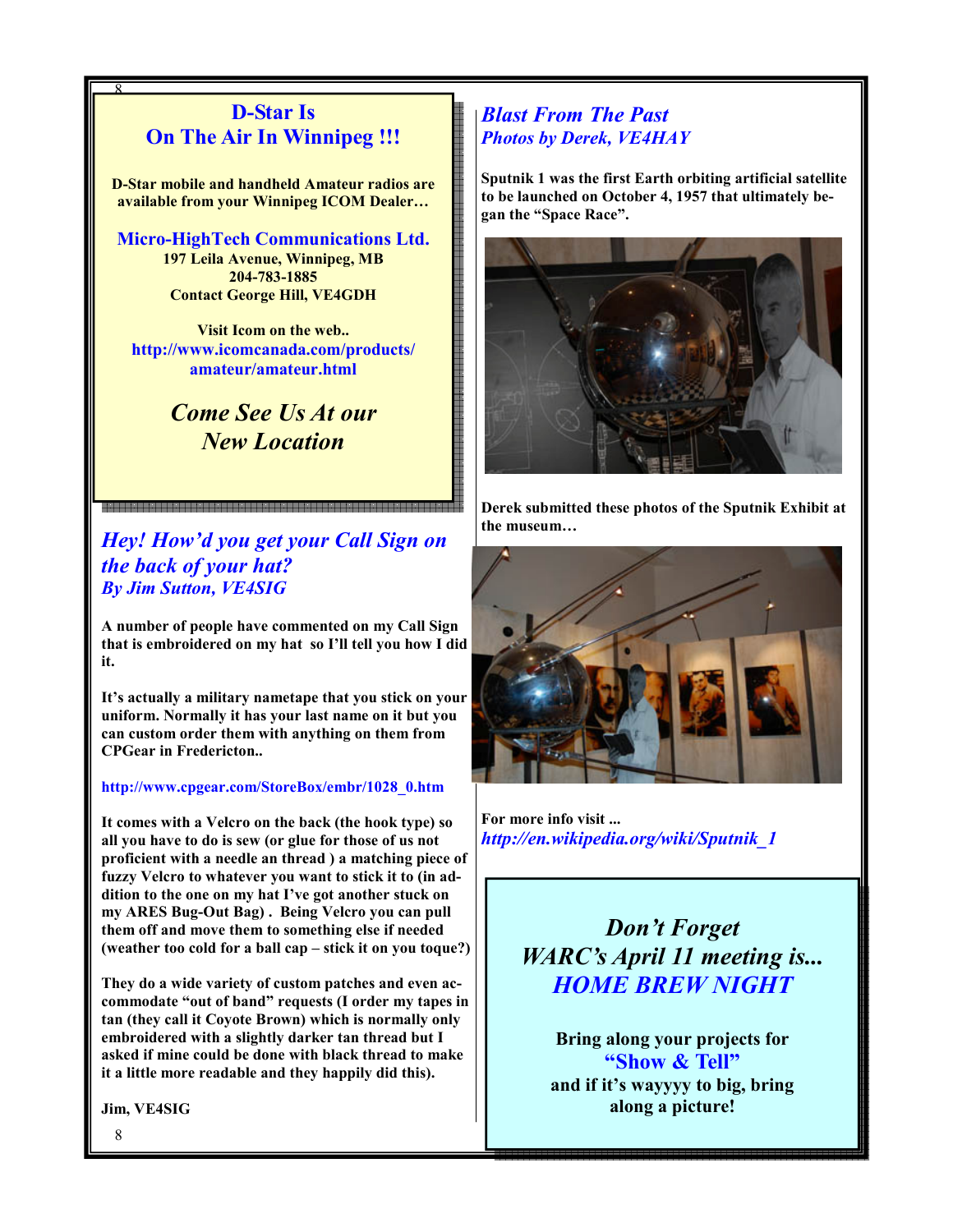### The SHAFTESBURY HIGH ALTITUDE ROBOTICS PROJECT By, Robert Striemer, VE4SHS

9

In June of 2009, Mike Friesen, the librarian at Shaftesbury High School discovered that a group of students in Europe had taken photos of space from a weather balloon. Mike and I decided that a balloon project could be a challenging engineering adventure for our students. Hanging a camera from a weather balloon would be the easy part. Tracking and recovering the camera would be the real challenge. There were two common methods used to track these so called Balloon-Sats. One method involved a smart phone. The other more popular method involved amateur radio and the Automatic Packet Reporting Sys tem (APRS).



We discovered a program in Manitoba where teachers and students, with the assistance of professionals, had already sent payloads to near space, the region of the Earth's atmosphere between 65,000 and 350,000 feet. This program was part of a larger initiative called Win-Cube backed by Manitoba Aerospace (http:// www.wincube.ca/). The WinCube BSats employed the APRS. In July 2009, we took some Shaftesbury students to a Space Camp at the University of Manitoba, supported by the Faculty of Engineering, WinCube and some key ham volunteers including Dr. Witold Kinsner (VE4WK) and Alan Thoren (VE4YZ). From this experience, we learned how the APRS could be used to track BalloonSats. In November of 2009 some Shaftesbury students witnessed a WinCube launch. I felt I had seen enough to take the idea to the students to see if there was interest in a Shaftesbury BSat project. Mike and I and two other science teachers met with students one noon hour in November. About twenty-five students showed up to the first meeting and the club was formed. We called it SHARP for Shaftesbury High Altitude Robotics Project.

er<sub>s</sub>, a camera, parachute, balloon and helium? We split SHARP's first priority would be fundraising. Could we generate the funds needed for radios and GPS receiv-

the large group into smaller teams. One team wrote grant proposals. Another team studied electronics and learned soldering. Another group studied radio. In the spring of 2010 six students and I took an amateur radio course sponsored by WinCube and run by Jeff Cieszecki (VE4CZK), a teacher at Maples Collegiate.

The amateur radio course was challenging, especially for our students who had almost no knowledge of radios, electrical theory and radio wave propagation. However, after some twelve Saturday mornings, Shaftesbury had acquired three call signs including grade 11 student Bohyun Lee (VE4BHL), Erin Shin, our student council president (VE4EHS) and myself Rob Striemer (VE4SHS). By this point grant money was coming in. SHARP purchased an APRS transmitter (http:// www.byonics.com/), a mobile transceiver (Kenwood TMD-710A), and a GPS sensor. One evening at a WARC (Winnipeg Amateur Radio Club) meeting, some students and I were introduced to a couple of hams who would later give invaluable service to SHARP. They were Bruce Feaver (VE4BDF) and Craig Martin (VE4CDM).

At noon hour SHARP meetings, students were cutting foam board insulation for our first capsule. The foam board was cut with a hot nichrome wire then hot glued to build a resilient box. The payload box was tested by throwing it off the gymnasium roof. To the students' delight, it bounced off the asphalt parking lot like a rubber ball. The glued joints were tested in a cooler of dry ice. As the end of the school year approached, we had the basics of a payload including a small digital camera. Two 1200 gram weather balloons had arrived and our APRS tracking tests were promising. Students designed a SHARP logo and printed T-shirts. Finally, Alan Thoren a key friend of SHARP, made a very generous denotation of radios, T-line, antennas, rotator and computer for a balloon and satellite tracking station which was set up in a portable classroom and became our base. We'd made a good start.

Back to school in September 2010, the administration informed us that they wanted a flight before the end of October. Their deadline served to increase our anxiety but also our effort. We were still short a few critical systems. We had no cut-down or Flight Termination Unit (FTU) and we had no parachute. At this point, with only a few weeks until launch, we received timely help from Craig and Bruce. Craig was given the FTU circuit diagram and the electronic components ordered from Digi-Key. He quickly assembled the FTU circuit. Bruce visited the school too. He worked through parachute design calculations with the students. Based on coefficient of drag, payload weight and descent rate, a design was selected. Finally, Bruce sewed the parachute